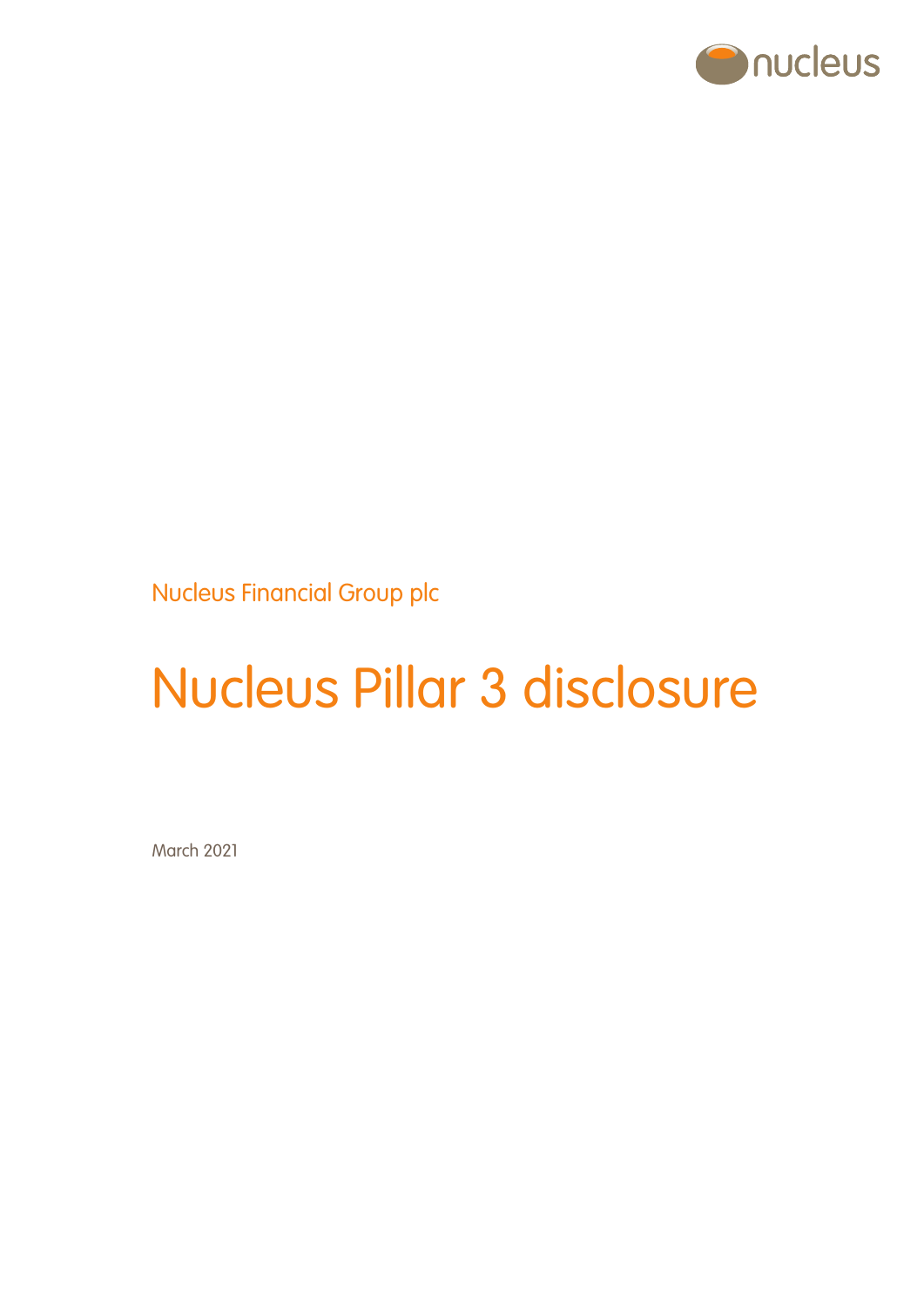# **Contents**

| Introduction                         | 3 |
|--------------------------------------|---|
| Nucleus Financial Group overview     | 3 |
| Risk management                      | 4 |
| Risk assessment and identification   | 4 |
| Principal risks                      | 5 |
| <b>Risk appetites</b>                | 5 |
| Culture risks                        | 5 |
| Strategic risks                      | 5 |
| Operational risks                    | 5 |
| <b>Financial risks</b>               | 6 |
| Capital requirements                 | 6 |
| Own funds                            | 7 |
| Asset encumbrance and capital ratios | 7 |
| Remuneration policy                  | 8 |
| Code staff                           | 8 |
| Non-executive directors              | 9 |
| Other                                | 9 |
| Governance arrangements              | 9 |
|                                      |   |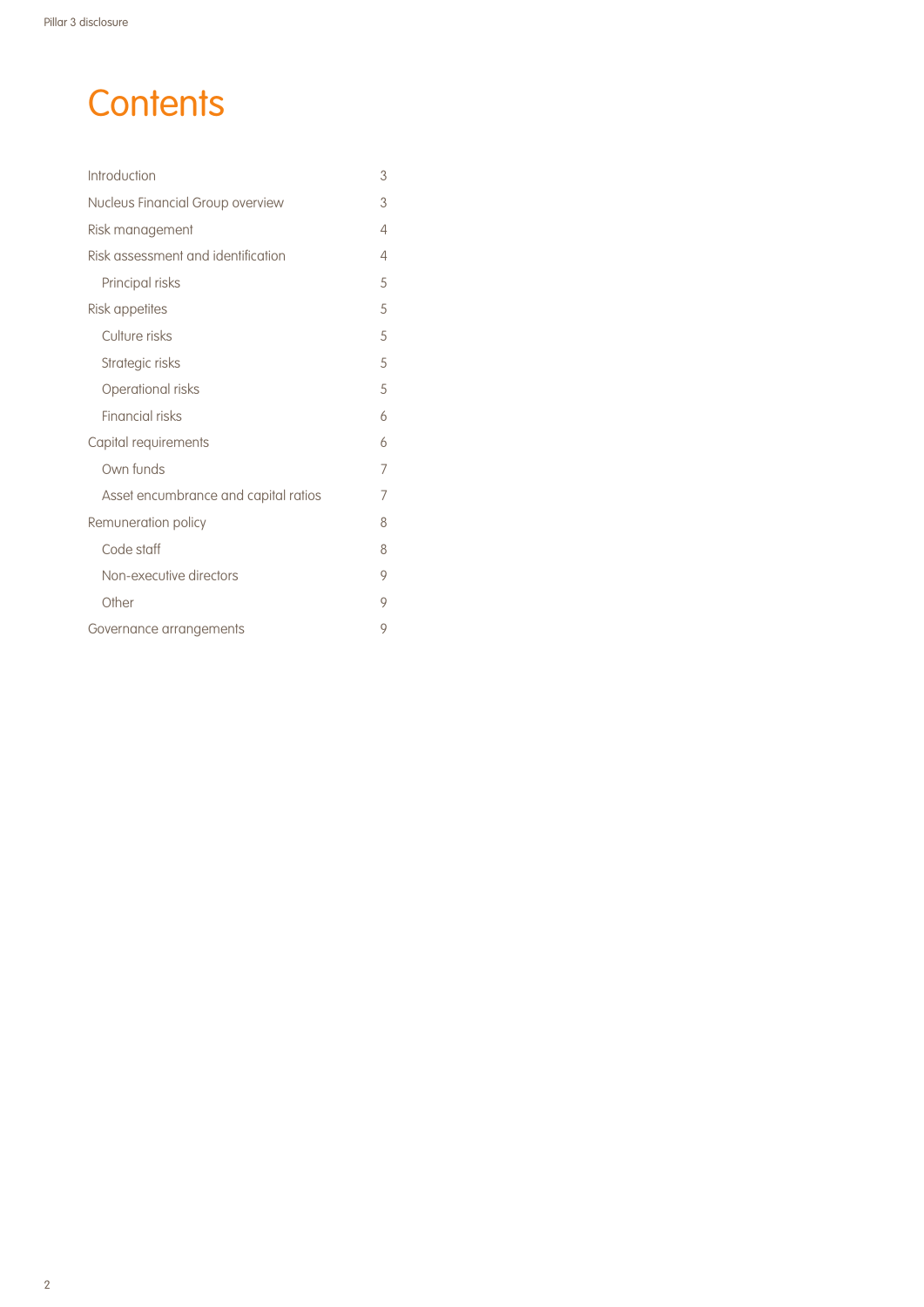# **Introduction**

This document contains information prepared on a consolidated group basis in respect of the risk management practices, capital resources, remuneration policies and certain other disclosures of Nucleus Financial Group (Nucleus), and other limited disclosures of Nucleus Financial Services Limited (NFS) as at 31 December 2020.

CRD IV is made up of the Capital Requirements Directive (CRD) and the Capital Requirements Regulations 2013 (CRR). The CRD is implemented through national law, and the CRR is directly applicable to Nucleus. Nucleus is regulated by the Financial Conduct Authority (FCA) and must comply with the FCA handbook's rules and guidance where applicable. The CRR and the FCA handbook is referenced within this document.

CRD IV sets out the requirements for the calculation and reporting of regulatory capital adequacy for banking and investment firms in the EU and implements the Basel III framework. The framework is based on three pillars.

#### Pillar 1

Capital adequacy – sets minimum capital requirements

#### Pillar 2

Supervisory review – requires the firm to assess internal capital adequacy and introduces basic principles for qualitative supervision and risk management

#### Pillar 3

Market discipline – sets public disclosure requirements that enable market participants to assess the firm's risks, risk management procedures, capital and capital adequacy.

We will make our Pillar 3 disclosures available on at least an annual basis, as soon as practical after publication of our consolidated financial statements.

This document is a requirement under Part Eight of the CRR and should be read in conjunction with the Nucleus Financial Group plc annual report and financial statements for the year ended 31 December 2020. Both documents are available at www.nucleusfinancial.com.

# Nucleus Financial Group overview

Nucleus Financial Group plc (the company) is the parent company of a group of companies comprising

the company and its wholly-owned subsidiaries, Nucleus Financial Services Limited, Nucleus IFA Services Limited and Nucleus IMX Limited. The company's principal activity is that of a holding company and it does not undertake any regulated activities. There are no differences in the basis of consolidation for accounting and prudential purposes.

From April 2020, NFS and the group temporarily met the definition of a significant IFPRU firm and are therefore required to comply with the rules and requirements applicable to a significant IFPRU firm. The group last met the definition of a significant IFPRU firm in November 2020, and is therefore required to continue to meet the requirements for a further period of twelve months. Having met the definition of a significant IFPRU firm, the group also falls into the enhanced SMCR firm category and is required to be enhancedcompliant by August 2021. In addition, NFS has FCA and HMRC obligations relating to its activities as an operator of a self-invested personal pension scheme (a Sipp operator) and also those relating to the management of individual savings accounts (an Isa manager). NFS is authorised to hold and control client money as part of its activities and is therefore subject to the FCA's client asset rules (Cass rules).

There is no current or foreseen material practical or legal impediment to the prompt transfer of own funds or repayment of liabilities between the parent undertaking and its subsidiaries.

Nucleus provides independent wrap platform services (through NFS) to over 14,400 active advisers from more than 880 financial advice firms. As at 31 December 2020, it was responsible for assets under administration of £17.4 billion on behalf of more than 101,000 customers. The platform offers a range of custody, trading, payment, reporting, feehandling, research and integration services and a variety of tax wrappers. Asset choices including cash, OEICs, unit trusts, offshore funds, structured products and listed securities, including ETFs and investment trusts, are available through the platform.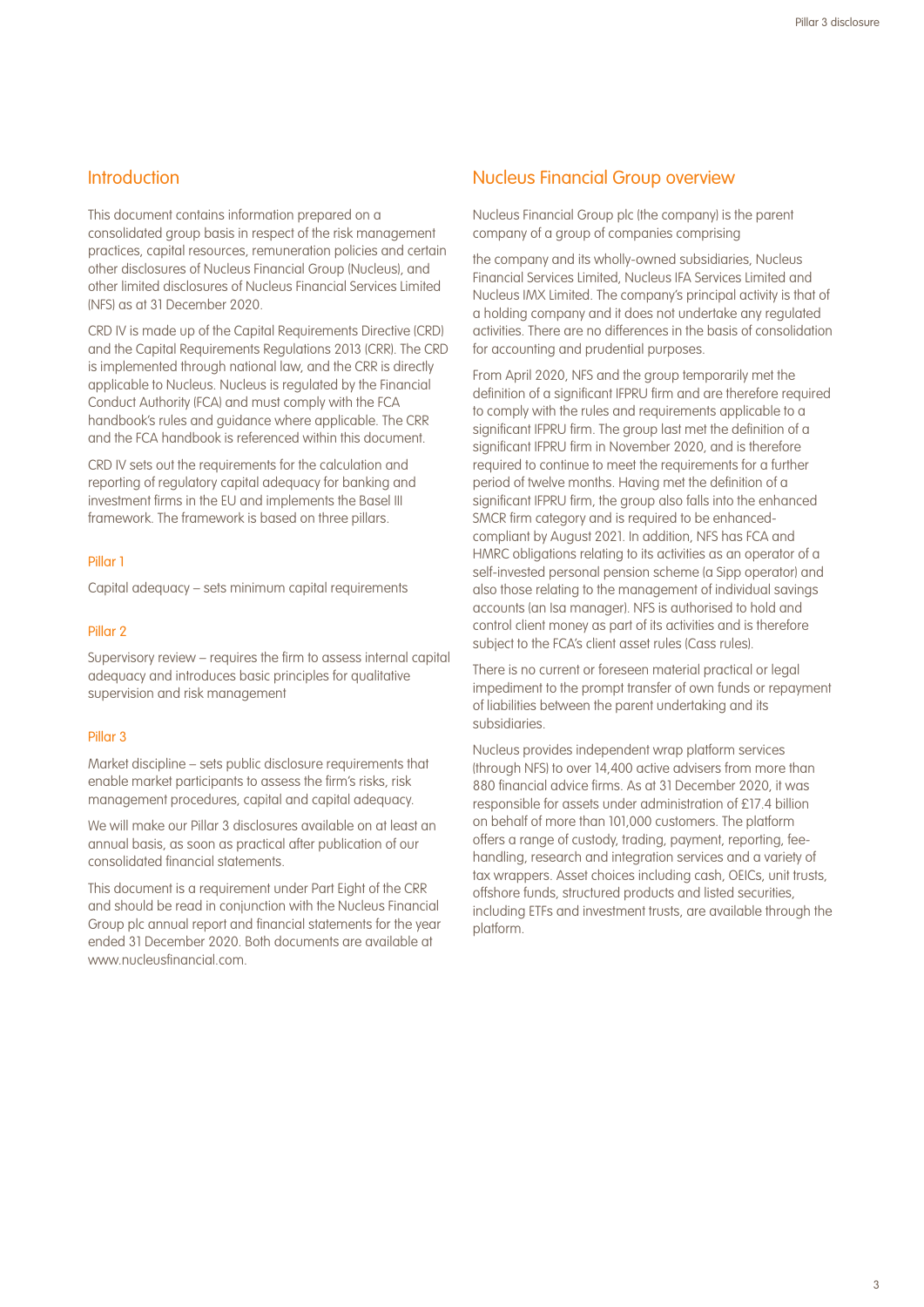# Risk management

We believe we can maximise the potential opportunities presented by our business environment through strong risk management, and that effective risk management is fundamental to effective decision-making and delivery of an outstanding experience for our customers, employees, business partners and other stakeholders. Risk management is a core skill for our business leaders and people alike. Nucleus operates three lines of defence in assigning risk management responsibilities, which is commonly referred to as the "three lines of defence" model.

The delivery of our strategy and business plan is supported by a robust, scalable and enterprise-wide risk management framework. The risk team is the custodian of the risk management framework and is an independent second line function reporting to the chief risk officer. The role of the second line of defence is to develop and maintain the risk management policies and framework and review the effectiveness of the operation of the risk management practices by operational management. Embedding the risk management framework is key to this work, as is providing support and advice to the business risk owners in reporting risk related information, including management information on risk measurement, risk assurance and other risk management matters.

Nucleus has a third line internal audit function that reports directly to the chair of the audit committee and provides independent assurance on the effectiveness of the group's controls. The internal audit team uses a risk-based approach to define and deliver an internal review plan and agrees this with the audit committee on an annual basis. The plan includes regular reviews of the risk management framework to ensure it remains fit for purpose. New and open internal audit findings are reported through the corporate governance structure and to the audit committee on a quarterly basis. At the time of writing, Nucleus outsources its internal audit function to Deloitte LLP.

# Risk assessment and identification

We identify, assess, manage and report Nucleus' risks and risk profile, as required by the Nucleus risk management framework.

Our risk management framework is concerned with:

- demonstrating it is proportionate and effective in the governance and performance of risk management for an authorised and regulated investment firm;
- evidencing our business strategy and business planning process are aligned with the risk management framework;
- demonstrating we manage our risk appetite tolerances and limits across agreed risk categories;
- demonstrating we meet all applicable regulatory principles and requirements on an ongoing basis and do so on the basis of strong and effective risk management culture and structures:
- embedding a risk aware culture with risk management recognised as a management competence, critical to the delivery of our business strategy and performance targets.

When assessing our risk profile, we consider the following for each corporate risk for current and future assessments:

- actual performance;
- sector experience;
- identified process and control weaknesses, or areas requiring improvement;
- short term developments or organisational changes that will mitigate the risk;
- expertise in the senior management team to identify, analyse and manage risks;
- identified mitigants that can reasonably be expected to be implementable (e.g. ability of the firm to re-phase discretionary development spend without adversely impacting future performance of the platform/business);
- planned improvements approved and budgeted for in the business plan.

Regular reporting is provided to the risk committee on our material current and future risks and agreed actions to mitigate any identified gaps.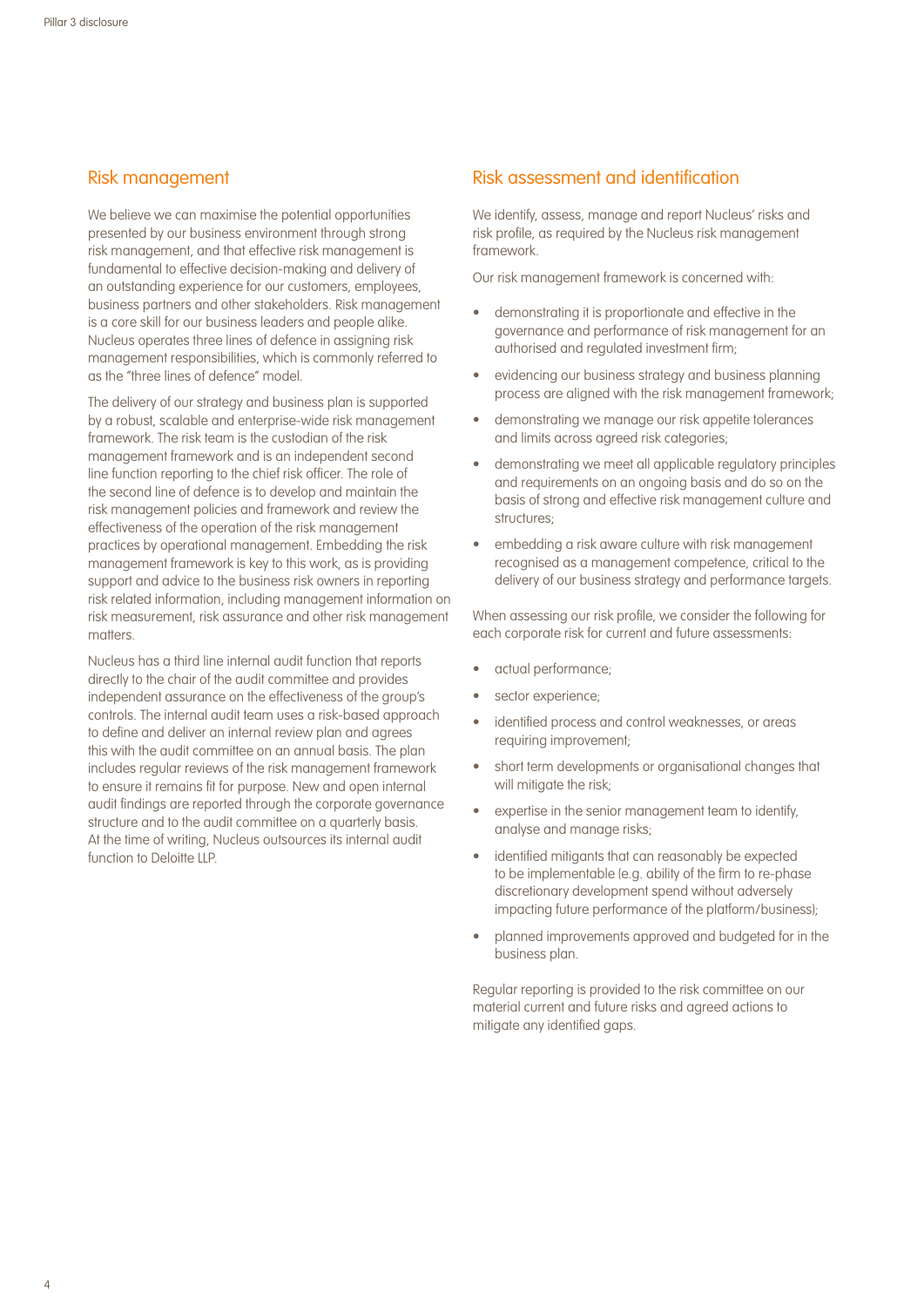#### Principal risks

Our risk universe is defined, aligned to IFPRU risk categories, captured in the ICAAP annual review and approved by the board. The board approves our risk appetite preferences, qualitative and quantitative statements and key risk indicators on an annual basis. Material risks are tracked through our corporate risk matrix, which is reviewed on a quarterly basis by management and the risk committee. Appropriate management actions are agreed as required in the event that risk appetite tolerances and/ or limits are threatened. Reports on key risks and performance measures are considered at regular management and governance meetings.

Please see the Nucleus Financial Group plc annual report and financial statements for a more detailed breakdown of relevant risks. A summary of these risks and our high level risk appetite preferences are provided below.

## Risk appetites

The board believes a balanced approach to the management of risks is appropriate for our business. The board recognises that it is inevitable that some degree of risk is inherent in our activities, business model and markets. Similarly, the board believes there are clearly defined risks that should be sought in order to deliver appropriate risk and reward. The board uses risk appetite preferences and statements to manage our risk profile. Our risk appetites are expressed as our preference to seek, accept or avoid risks in order to meet our business plan and strategic objectives.

#### Culture risks

Conduct risk is an intrinsic risk to our business as our behaviour and organisational structures have the ability to impact customer outcomes, market integrity and competition in our chosen markets. Our values are embedded in our business strategy and our internal systems and controls are focused on delivering our business plan whilst meeting our various culture and conduct expectations. Similarly, as a listed and regulated business, governance risk is intrinsic to our business model. We believe good governance provides assurance to our stakeholders that we are focused on what matters most, our conduct and customer outcomes.

The conduct framework comprises strategies, policies, processes and systems through which we identify, measure, manage and monitor our culture and conduct, and ensure we remain aligned with delivering good customer outcomes. This includes an executive conduct group that reports to the board on a quarterly basis on performance against key conduct risk metrics.

#### Strategic risks

We believe there are opportunities to grow our business and create value through the developing nature of our audience. We seek competition risk through a compelling blend of product and services and price and seek to challenge our operating model to generate best value and appropriate risk and reward for our stakeholders. However, we accept that as a regulated firm with specific permissions, we are subject to regulatory change.

Our strategic risks are managed through our risk management framework which comprises of strategies, policies, processes and systems to identify, measure, manage and monitor our risk profile against appetite. We also perform horizon scans to identify new opportunities.

#### Operational risks

Operational risk is one of the main drivers of our risk profile and our risk and control frameworks focus on documenting our control environments and providing management with assurance over the design and performance of our controls.

Certain operational risks are inevitable for our business model and we accept we are exposed to the following types of operational risks:

- External risks such as cyber and financial crime risk
- Proposition and business model related risks, such as outsourcing, tax wrapper and Cass risk
- Regulatory and legal risks

In addition, we believe there is competitive advantage and an opportunity to strengthen our operational resilience from seeking out opportunities to better deploy elements of our business model. We do this in a well-defined and controlled manner to ensure our operational risk profile remains within appetite and our conduct standards. Areas where we seek appropriate risk and reward include change, people, process, infrastructure and information and data risks.

Our operational risks are managed through our risk management framework which comprises of strategies, policies, processes and systems to identify, measure, manage and monitor our risk profile against appetite. We report on control design and performance on core processes regularly and review our operational risk profile quarterly.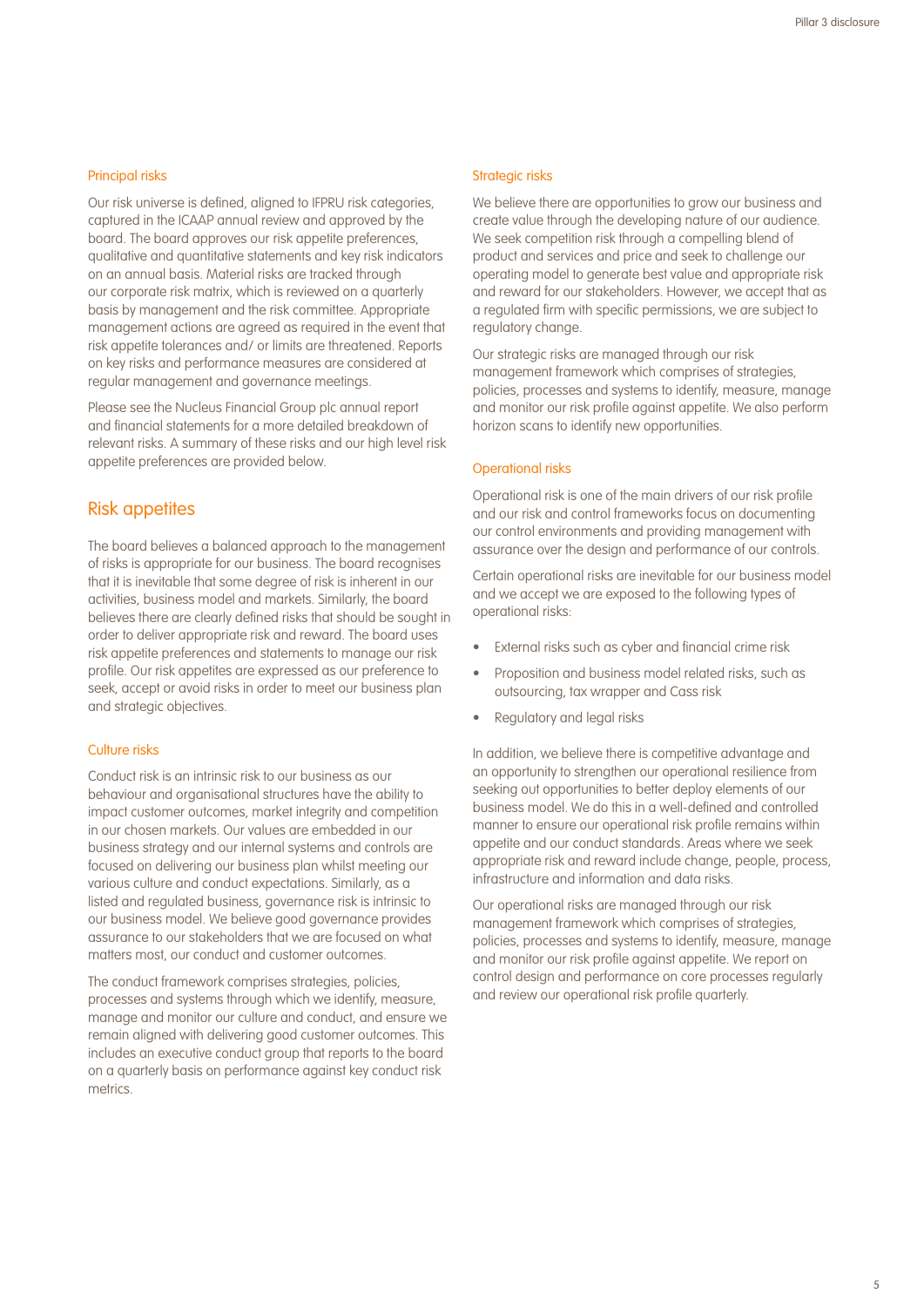#### Financial risks

We avoid solvency risk by ensuring we retain sufficient qualifying capital to meet our minimum regulatory capital requirements at all times. For liquidity risk, we retain sufficient liquid assets to meet our business plan and customer obligations. In general, we avoid liquidity risk except where we are required to fund client money positions (and avoid Cass breaches as a result of unfunded positions) and we are fulfilling Cass and HMRC requirements.

The group holds surplus corporate cash balances with its banking partners and is therefore exposed to counterparty credit risk in that a failure of one or more of these banks would impact Nucleus' resources and its ability to meet its solvency and liquidity requirements. We avoid credit risk from low quality credit counterparties, including failure of our main banker, and will seek to recover all debts within our agreed contractual provisions. At the time of writing, all banking partners have a long-term rating that is BBB+ (S&P) or better.

In the ordinary course of business, market risk does not apply to Nucleus' activities as it does not trade on its own account other than where assets are required to be purchased by the group for operational trading reasons. Should this situation arise, assets are held as available for sale and sold at the earliest opportunity. We do, however, seek market risk to a limited extent through our revenue model, which exposes our profitability to fluctuations in financial market performance.

# Capital requirements

Nucleus' minimum capital resources requirement under Pillar 1 is calculated as the higher of:

- the base requirement, which is EUR 125,000
- the sum of credit and market risk requirements
- the fixed overhead requirement

The IFPRU 2.2 overall financial adequacy rule requires that a firm must, at all times, maintain financial resources and internal capital, including own funds and liquidity resources, that are adequate both as to amount and quality to ensure there is no significant risk that its liabilities cannot be met as they fall due.

As part of meeting this requirement, Nucleus calculates its internal minimum capital requirement as the higher of:

- Pillar 1: Nucleus uses the fixed overhead requirement (FOR) basis as set out in Article 95 of the CRR
- Pillar 2: The Pillar 2 calculation is our own assessment of the capital we need to hold against any risks not adequately covered by Pillar 1. The assessment of these risks is performed on a regular basis for board consideration and approval. The assessment includes consideration of mitigating actions for identified exposures.
- Net cost of wind-down: This is a theoretical exercise to confirm that the group and firm hold sufficient capital to perform an orderly and responsible wind-down of the firm, in line with the FCA statutory objectives of market integrity and protection of customers. We use reverse stress tests to identify the entry point for our wind-down analysis.

We perform the regulatory capital assessment through our ongoing ICAAP programme. The ICAAP is closely aligned with our business strategy and risk management framework, as set out above.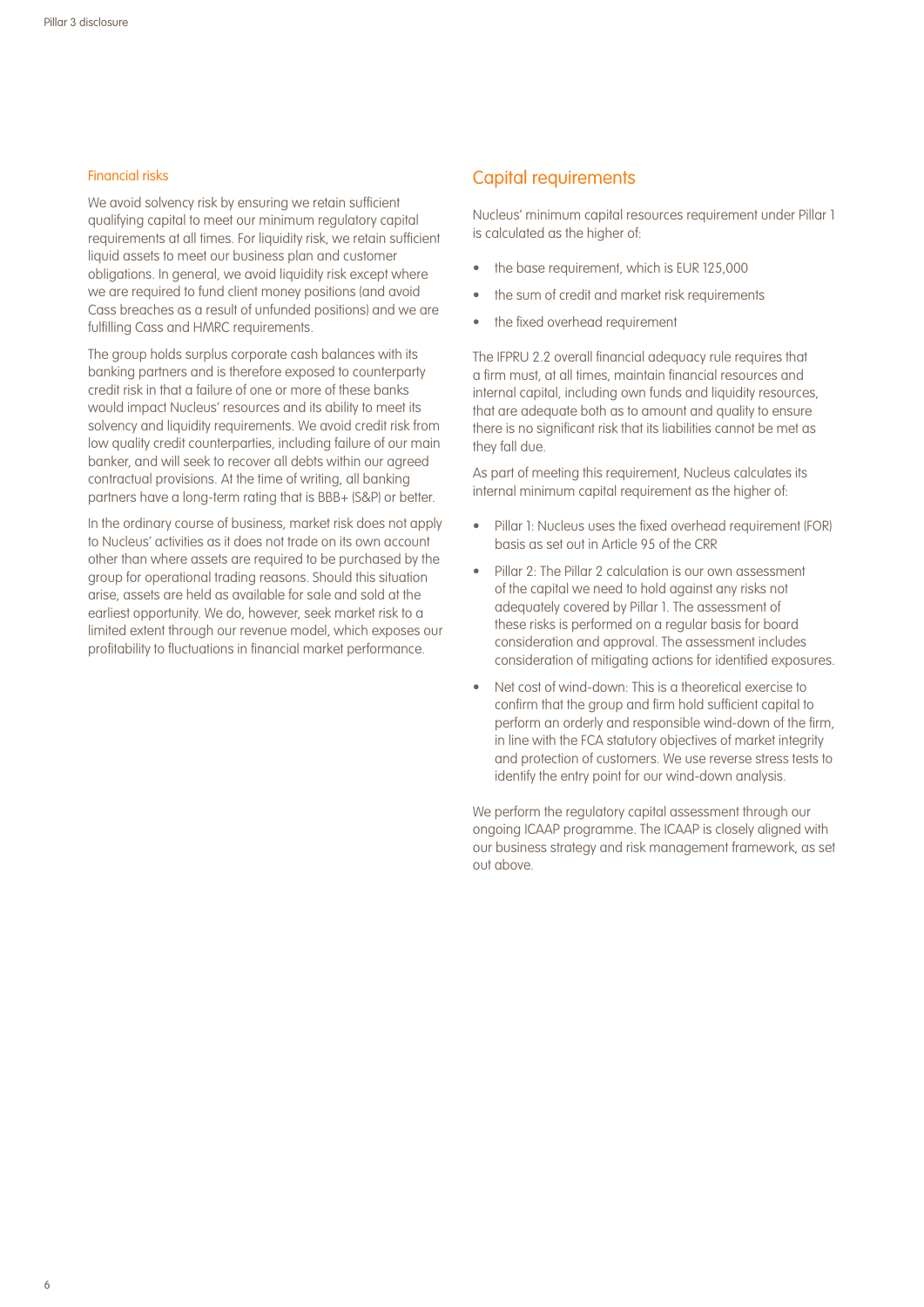#### Own funds

The composition of own funds, and a reconciliation from total equity as presented in the Nucleus and NFS statement of financial position is set out below:

|                                 | <b>Nucleus Financial</b><br>Group plc<br>consolidated<br>As at 31 Dec 2020<br>£'000's | Nucleus Financial<br>Services Limited<br>As at 31 Dec 2020<br>£'000's | Nucleus Financial<br>Group plc<br>consolidated<br>As at 31 Dec 2019<br>£'000's | Nucleus Financial<br>Services Limited<br>As at 31 Dec 2019<br>£'000's |
|---------------------------------|---------------------------------------------------------------------------------------|-----------------------------------------------------------------------|--------------------------------------------------------------------------------|-----------------------------------------------------------------------|
| Called up share capital         | 76                                                                                    | 7,595                                                                 | 76                                                                             | 7,595                                                                 |
| Audited reserves                | 22,655                                                                                | 11.992                                                                | 19,630                                                                         | 9.796                                                                 |
| Total equity                    | 22,731                                                                                | 19,587                                                                | 19,706                                                                         | 17,391                                                                |
| Regulatory deductions           |                                                                                       |                                                                       |                                                                                |                                                                       |
| Other reserves – non qualifying | (42)                                                                                  | (42)                                                                  | (34)                                                                           | (34)                                                                  |
| Intangible asset                | (2, 258)                                                                              | (303)                                                                 | (253)                                                                          | (253)                                                                 |
| Deferred tax asset              | (9)                                                                                   |                                                                       | (195)                                                                          |                                                                       |
| Total own funds                 | 20,422                                                                                | 19,242                                                                | 19,224                                                                         | 17.104                                                                |

Total own funds exceeded the internal minimum capital requirement at all times throughout 2020 and the prior year. Own funds consist of Common Equity Tier 1 Capital only.

# Asset encumbrance and capital ratios

|                                            | <b>Nucleus Financial</b><br>Group plc<br>consolidated<br>As at 31 Dec 2020<br>£'000's | Nucleus Financial<br>Services Limited<br>As at 31 Dec 2020<br>£'000's | Nucleus Financial<br>Group plc<br>consolidated<br>As at 31 Dec 2019<br>£'000's | Nucleus Financial<br>Services Limited<br>As at 31 Dec 2019<br>£'000's |
|--------------------------------------------|---------------------------------------------------------------------------------------|-----------------------------------------------------------------------|--------------------------------------------------------------------------------|-----------------------------------------------------------------------|
| Total own funds                            | 20,422                                                                                | 19,242                                                                | 19,224                                                                         | 17,104                                                                |
| Total assets*                              | 36,361                                                                                | 26,877                                                                | 34,696                                                                         | 27,454                                                                |
| Total risk exposure amount                 | 135,025                                                                               | 135,800                                                               | 97,505                                                                         | 95,654                                                                |
| Minimum capital requirement - pillar 1     | 10,802                                                                                | 10.864                                                                | 7,800                                                                          | 7,652                                                                 |
| Surplus / (deficit) own funds over capital |                                                                                       |                                                                       |                                                                                |                                                                       |
| requirement.                               | 9.620                                                                                 | 8,378                                                                 | 11,424                                                                         | 9,452                                                                 |
| Total capital ratio                        | 15.1%                                                                                 | 14.2%                                                                 | 19.7%                                                                          | 17.9%                                                                 |
| Minimum required capital ratio             | 8%                                                                                    | 8%                                                                    | 8%                                                                             | 8%                                                                    |

\*Total assets are encumbered by a fixed and floating charge in respect of an uncommitted overdraft facility of £5,000,000 with The Royal Bank of Scotland International Limited. The overdraft facility has not been used in the current or previous year.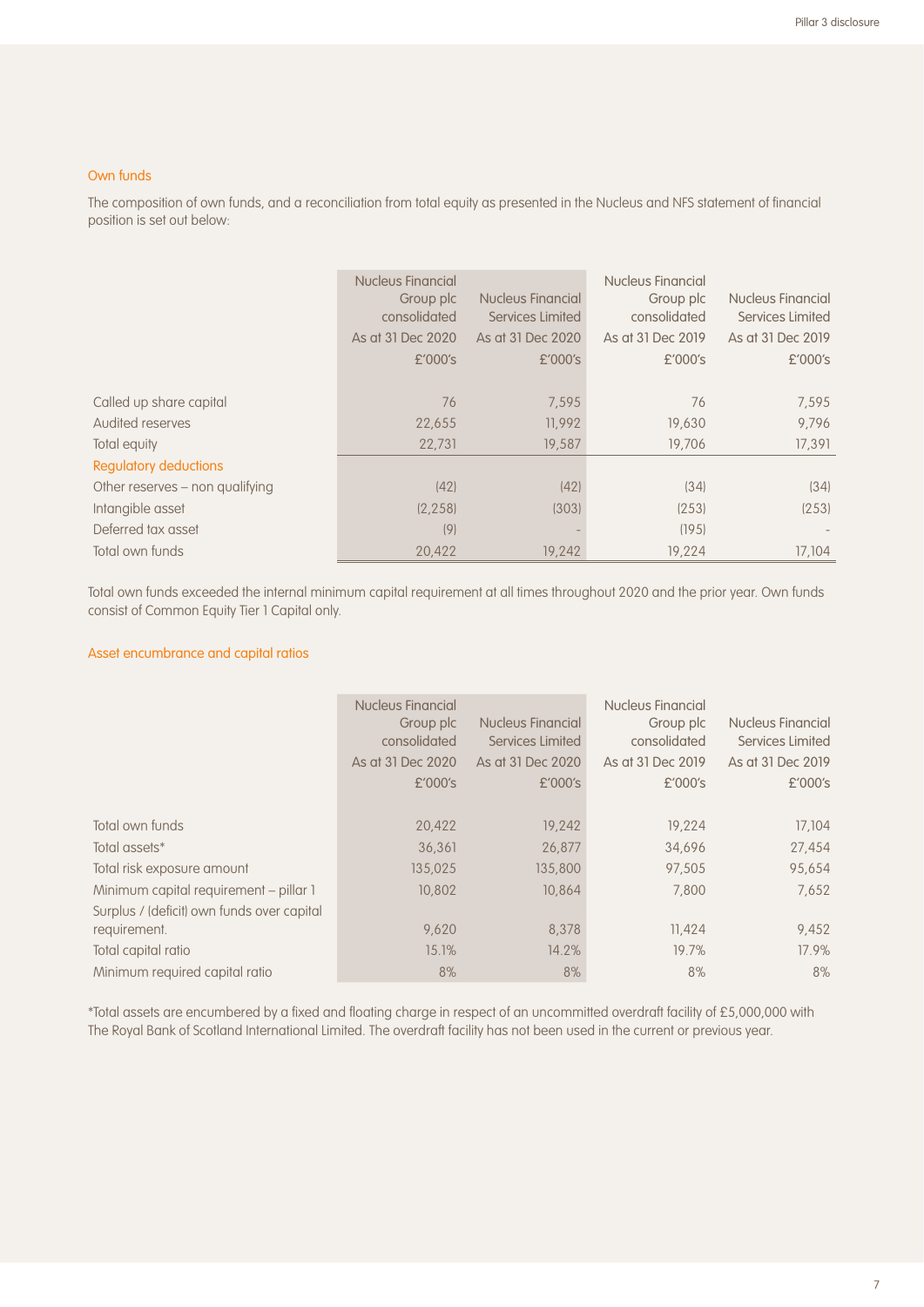# Remuneration policy

In the remuneration and HR committee report of the Nucleus Financial Group plc annual report and financial statements, we set out the membership, responsibilities and decision-making powers of the remuneration and HR committee. One of the committee's main responsibilities is to establish and maintain the link between pay and performance.

Nucleus is also subject to parts of the FCA's senior management arrangements, systems and controls (SYSC) high level standards, including SYSC 19A IFPRU Remuneration Code. The remuneration and HR committee has approved a directors' remuneration policy (also applicable to executives and other senior leaders) that encompasses the FCA's remuneration principles for IFPRU investment firms. The policy has utilised the remuneration principles proportionality rule, taking into consideration the size, internal organisation and nature, scope and complexity of the group's activities.

The remuneration of all staff, including those categories of staff whose professional activities have a material impact on the group's risk profile, fall within the scope of the remuneration and HR committee.

In the remuneration and HR committee report and note 26. Share-based payments of the financial statements, we set out arrangements for share-based payments in respect of growth shares and options that have been granted to directors and employees. This includes information on the performance criteria on which the entitlement to shares is based.

#### Code staff

Employees whose professional activities have a material impact on the firm's risk profile are categorised as remuneration code staff and are made aware of the implications of such status, including the potential for remuneration to be rendered void and recoverable by the firm in certain circumstances.

In total 7 employees (2019 – 8) were categorised as code staff and a summary of their remuneration is set out below:

| Code staff      |         |         |
|-----------------|---------|---------|
| remuneration    | 2020    | 2019    |
|                 | £'000's | £'000's |
| Fixed           | 1.436   | 1.377   |
| Variable – cash | 474     | 662     |
| Total           | 1.910   | 2.039   |

The company expensed £465k (2019 - £237k) for share-based payments relating to code staff.

The tables below summarise code staff employee awards made under the group's share-based incentive schemes during the current and previous year.

|              | Award type  | Number of<br>participants<br>at year end | Grant date               | Awarded<br>during the<br>year | Lapsed<br>during the<br>year | Vested during<br>the year | As at 31<br>December<br>2020 |
|--------------|-------------|------------------------------------------|--------------------------|-------------------------------|------------------------------|---------------------------|------------------------------|
|              |             |                                          | 6 October                |                               |                              |                           |                              |
| Code staff   | <b>LTIP</b> | 6                                        | 2020                     | 914,824                       |                              |                           | 914,824                      |
|              | <b>SIP</b>  | $\overline{4}$                           | $\overline{\phantom{a}}$ | 3,340                         | $\overline{\phantom{a}}$     |                           | 3,340                        |
| <b>Total</b> |             |                                          |                          |                               |                              |                           | 918,164                      |
|              | Award type  | Number of<br>participants<br>at year end | Grant date               | Awarded<br>during the<br>year | Lapsed<br>during the<br>year | Vested during<br>the year | As at 31<br>December<br>2019 |
| Code staff   | <b>LTIP</b> | 8                                        | 3 April 2019             | 618,726                       |                              |                           | 618,726                      |
|              | <b>SIP</b>  | 6                                        | $\overline{\phantom{a}}$ | 3,895                         | $\overline{\phantom{a}}$     |                           | 3,895                        |
| <b>Total</b> |             |                                          |                          |                               |                              |                           | 622,621                      |

The general performance conditions, valuation assumptions and other relevant award information are set out in note 26. Sharebased payments of the Nucleus Financial Group plc annual report and financial statements.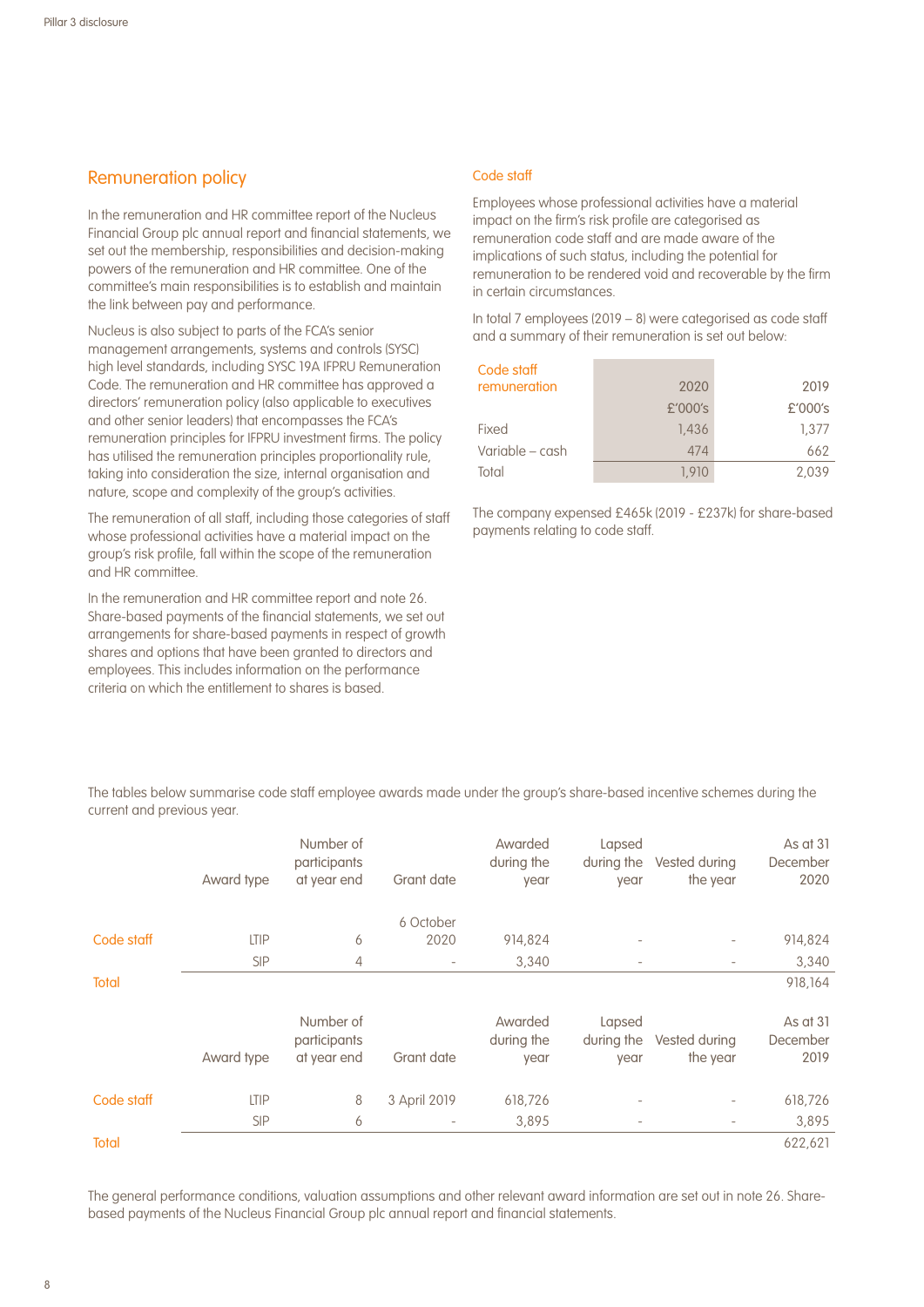#### Non-executive directors

Non-executive directors are not categorised and formally notified as code staff, however their professional activities do have a material impact on the firm's risk profile. The aggregate remuneration awarded to non-executive directors, of which there were 7 (2019 – 6) amounted to £306,000 (2019 – £266,000) and was all fixed in nature.

#### **Other**

No individual remuneration exceeded EUR 1 million in the 2020 year.

Quantitative information has not been disclosed by business area as this could result in the identification of the remuneration of individual employees.

## Governance arrangements

Our corporate governance arrangements are set out in the corporate governance section of the Nucleus Financial Group plc annual report and financial statements from page x onwards, including the responsibilities and operation of each of the board sub-committees, being the audit committee, risk committee, nomination committee and remuneration and HR committee.

The company's inclusion and diversity statement can be found on the company's website at www.nucleusfinancial.com/ about-us/inclusion-and-diversity

The number of total directorships held and the total number of groupings of directorships held (for the purpose of SYSC4.3A 7(2)) by directors at the end of the year was as follows:

|                |            | $2020 - SYSC$ |
|----------------|------------|---------------|
|                | 2020 Total | groupings     |
| J A A Samuels  | 22         |               |
| T Dunley-Owen  | 9          | 4             |
| JP Gibson**    | 5          | 2             |
| M Hassall      | 14         | 3             |
| J A Levin      | 18         | 2             |
| J C Polin      | 23         |               |
| A Tagliabue*** |            | 3             |
| D R Ferguson*  | 6          |               |
| SJ Geard*      | 6          |               |

\* executive

\*\* resigned 25 February 2020

\*\*\* appointed 25 February 2020